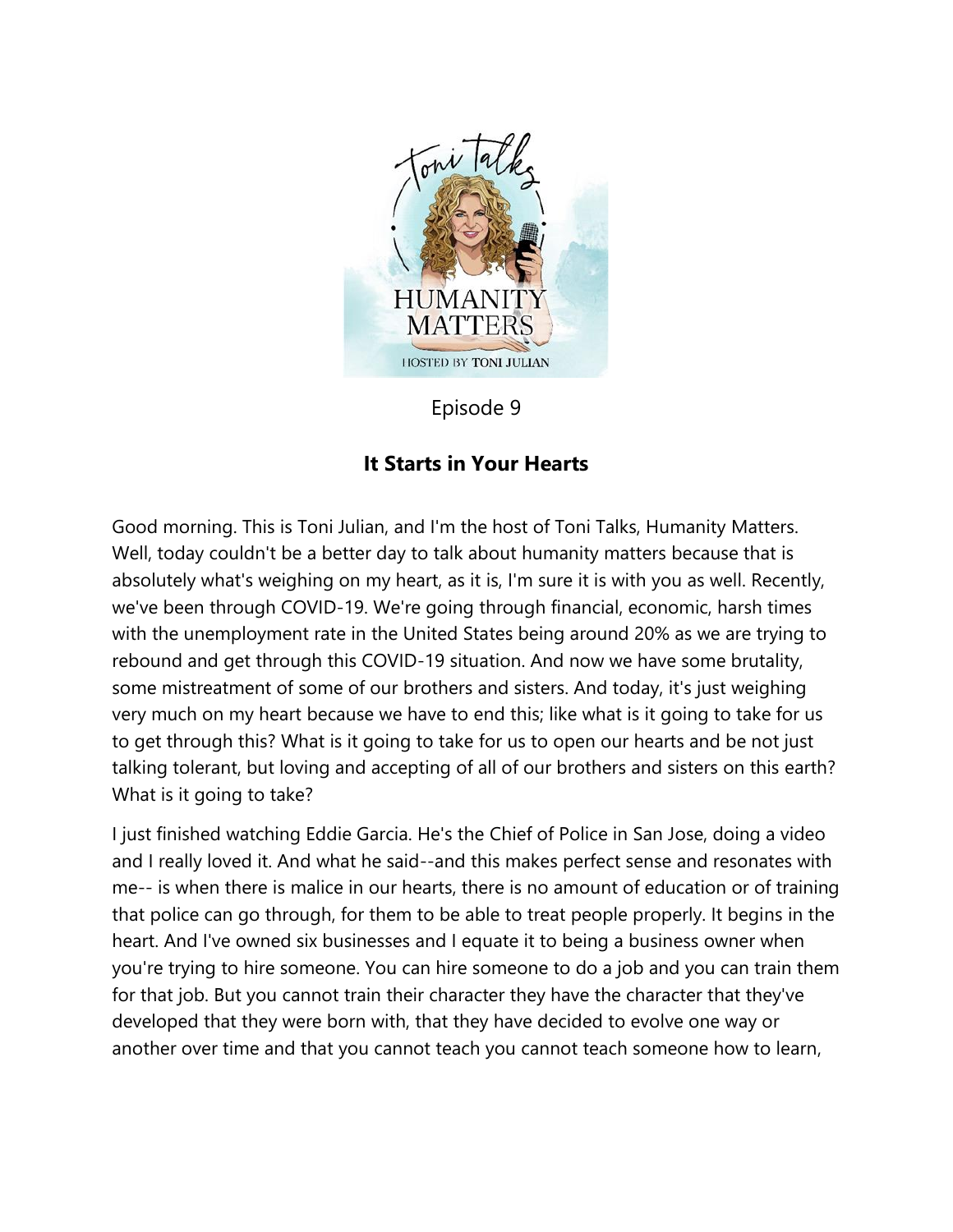in their hearts. You can't teach someone how to be respectful to people from their heart in a genuine, absolutely loving capacity, that that is part of that person that's an integral part of that person's character. And that does not change. What we need to do is we need to raise our children to live from their hearts to have these conversations, like how do we change this? Raising our children sitting around the dinner table, having conversations with people, not accepting people's bigotry, their bias there small mindedness, like when you're in a conversation with someone and that something comes up and someone says something that is offensive, and maybe it's between two white people. Are you strong enough to say to that other person "Hey, that's, that's totally racist", or do you go along with it? Just because you don't want to create friction or do you say, "Hey, you know, that's not really acceptable"?

So, I know we need to respect other people's viewpoints, but when it comes to this type of thing, to me it's just intolerable. It has to start in our hearts, this change has to start in our hearts. Once it's in our hearts, then we can take it to friends. We can take it to our churches, we can take it into our communities, we can take it to our local government levels, but it has to be in our hearts, like what is it going to take to make this change? I feel very sad and disheartened and shameful about the inexcusable incident with George Floyd, and the many, many, many people before him men and women who have been victims of abuse in our societies of profiling, of bigotry, of hatred, and I understand why it is creating such anxiety and terror in these families.

The level of frustration, I can totally understand that. I don't think our response to that should be more violence and more hatred. I just think that hatred begets hatred. Love brings on more love, like attracts like. If we can get through this peacefully and demonstrate in ways that are peaceful, then we can get the attention and respect. I think back to not just this last decade, not just the last few years, but I think about the hundreds of years where we have mistreated Native Americans. Blacks, the Japanese, the internment camps here and I know that was war. But think about this isn't just an isolated incident. This is the American public and our leadership, that and especially today, our leadership that is propagating this hatred.

And all of this is occupying our soil. This is not a situation that's happening somewhere else. This is on American soil where we, we believe that everyone should have a right to freedom. I mean, that is part of our democracy. So why isn't that happening? Why isn't that going across all races, all sexes, like, I still don't believe women are even equal. So, imagine being a black woman, you've got the layering of the inequities of being female, just by virtue of you being born female. And then if you are a person of color, you have that layered on as well. And then you go back hundreds of years and all of the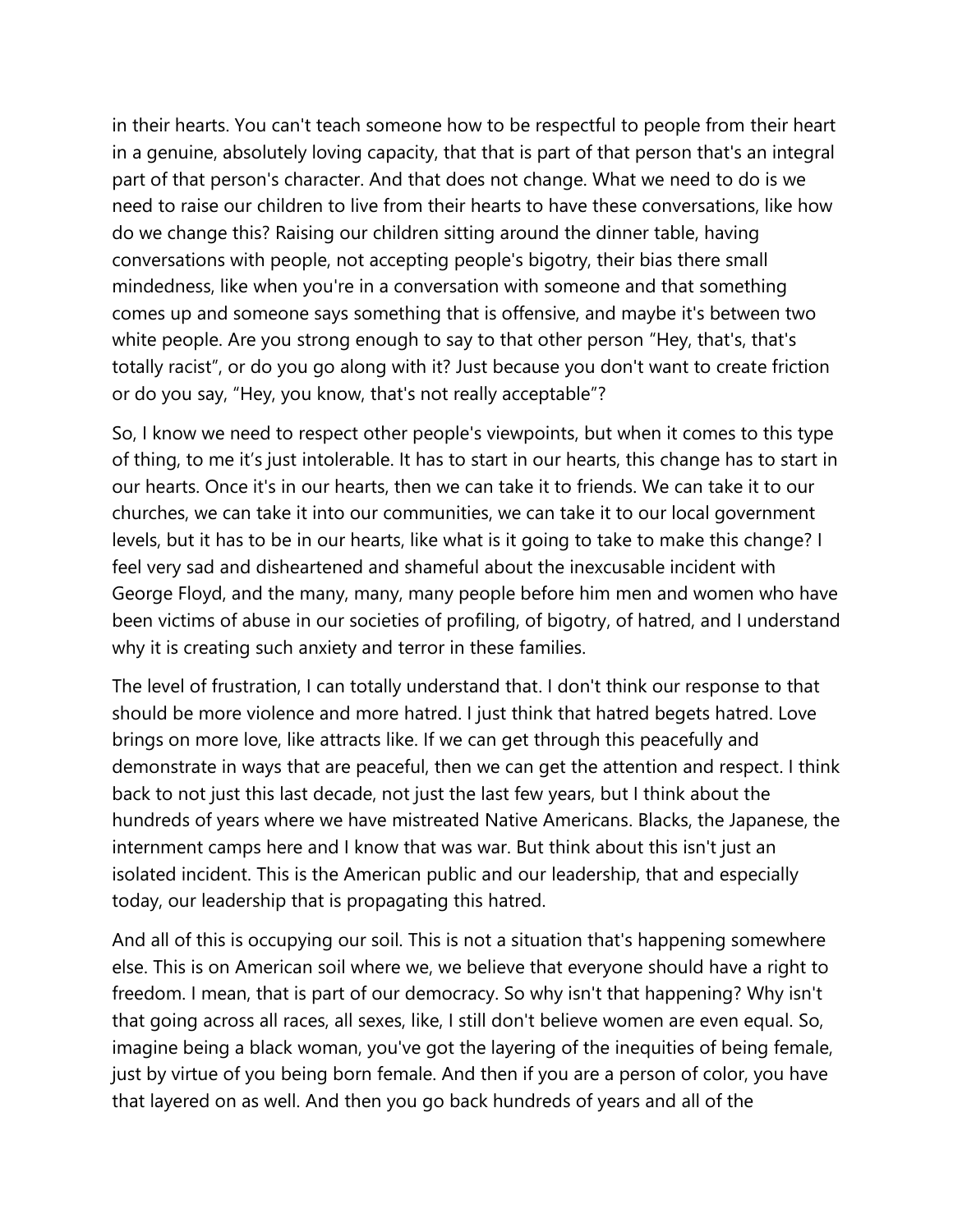deplorable treatment and slavery you go back hundreds of years, and there's all that layering as well, which I understand is still residing in these peoples on a genetic level.

And none of that past sadly can be undone. I wish it could be. The future starts with each of us now committing in our hearts, to love all of our fellow brothers and sisters. We take that into our daily lives into our workplace, into conversations around the dinner table, into boardrooms, into town hall meetings and into government. We need to start with our hearts and work our way outward.

I had the very fortunate experience of being invited into sororities as a keynote speaker. One was Alpha Kappa Alpha, and the other was Delta Sigma Theta. And both of these organizations are comprised of these educated, beautiful, talented, caring black women. And in these conversations, I sat around the table and I was thinking about how they raise their children. And I had the pleasure of meeting this one gentleman who came to this particular event where I was talking and sat around the table and he was the most eloquent kind, educated man. And it just reinforced this the values, the sense of family and how they raise, not they, not they being they and us, but how these people have raised their children to be respectful, contributing members of the community. And I think we all need to take a lesson from that.

White people and every people to raise our children with the love in our heart, and not to be bigoted not to be racist, not to be sexist. There are just so many ways that we need to grow and improve. I believe if we can become brave enough to stand up to all this racism, bigotry, ignorance, small mindedness, and all these other "-isms", then we have a chance of bringing people, elevating people into the light. And that's where we need to be, we need to stand together. We need to be brave.

We need to not accept any of this in our communities. And once we can do that, white women can stand with our black women sisters, and help in this fight to end racism. It has got to happen.

Just a couple of days ago, I decided to leave my house. I was a little stir-crazy and went to go get my car washed. And while I was entering the drive thru, my window was down and I just heard someone groan. And I looked out my window and I saw a man lying on the ground and recognizing he was homeless, and that he may have been in distress, I jumped out of my car with just a little bit of cash that I had in my wallet. And while I've been sheltering in place, I haven't really needed really much cash lately. So, I had an entire whopping \$6 and so I jumped out of my car with that and he was lying on the cement up against a wall in the shade. It was a pretty warm day.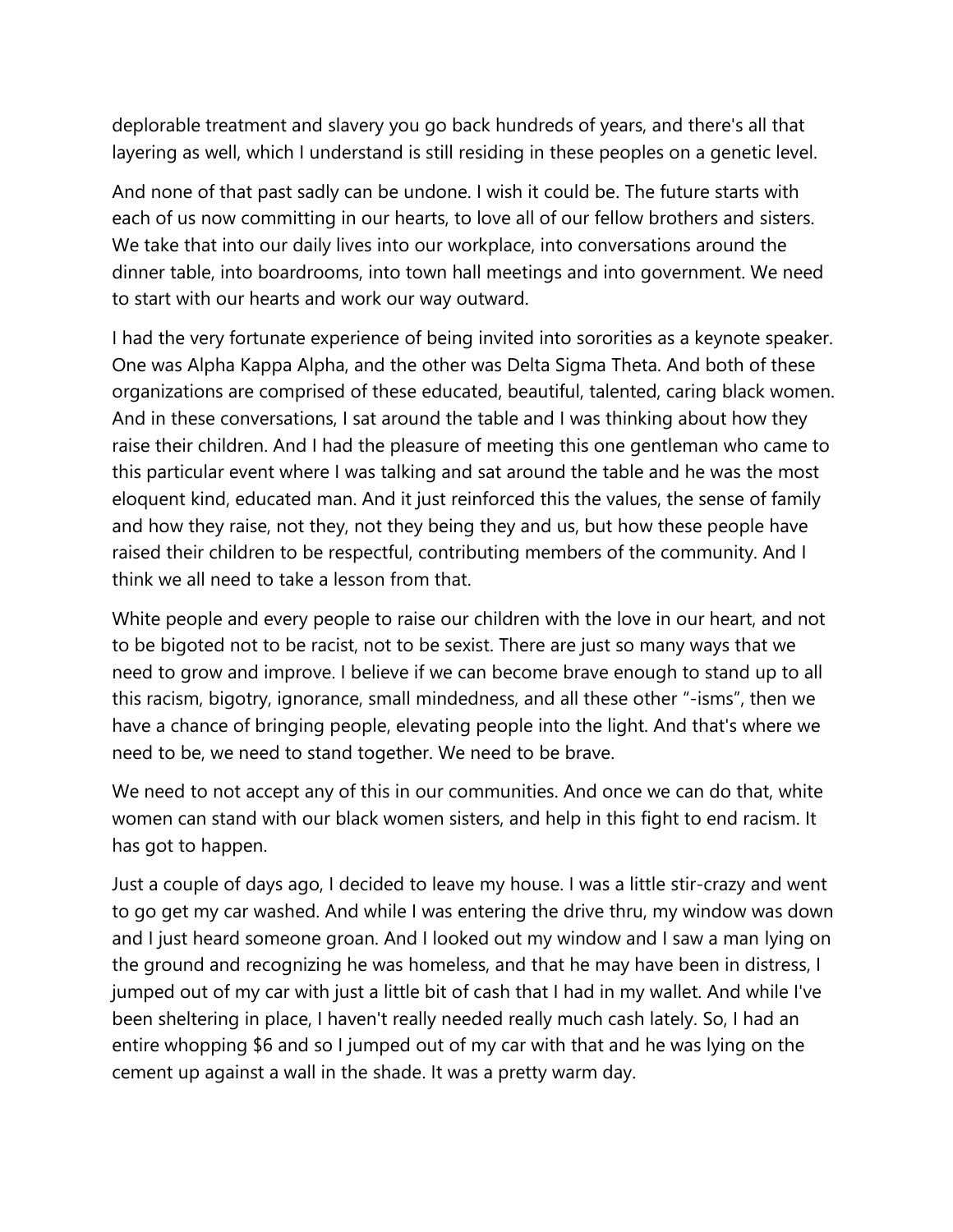He had his eyes closed the entire conversation. And I just wanted to share it with you this is this is how it went.

Me: "Excuse me, are you okay"?

Peter: "Yes, I'm just really tired. I walked a long way last night."

Me: "I have \$6 for you. I'm so sorry it's not more. Is okay if I leave it in your hat? Maybe you can buy a sandwich."

Peter: "Are you an angel?"

And, and I was a little taken aback. I didn't quite know how to answer that. And I said, "Well, maybe just for you, just for today I am."

Peter: "What's your name?"

Me: "I'm Toni".

Peter: "I'm Peter"

Me: "It's a real pleasure to meet you, Peter".

Peter: "Is there a store around?"

Me: "Yes, right on the other side of this wall, you can get yourself a sandwich."

Peter: "I like oatmeal."

And I just laughed. I said, "Ah, that's so funny because it just so happens that I own a healthy oatmeal business. I wish I had some with me, but I don't."

Peter: "Do they sell it in the store?:

Me: "No, I'm sorry, you take good care of yourself and God bless you."

Peter: "You too."

I walked back to my car which was by the way still in the car wash drive through where no one could get past to me but fortunately it was a slow day there. And I thought I'd at least check my trunk for some product and I remember taking everything out. I had this little basket and I had some of my protein meal bars and some of my grab and go cups because I share them with people as I go through my life that I feel might want to try it or need it--in this case it was a need. So, I remember taking everything out so I had no hope of any remaining secret stash but to my great surprise, I found five little grab and go cups and all the different flavors and also a bottle of water. So I let out a gasp!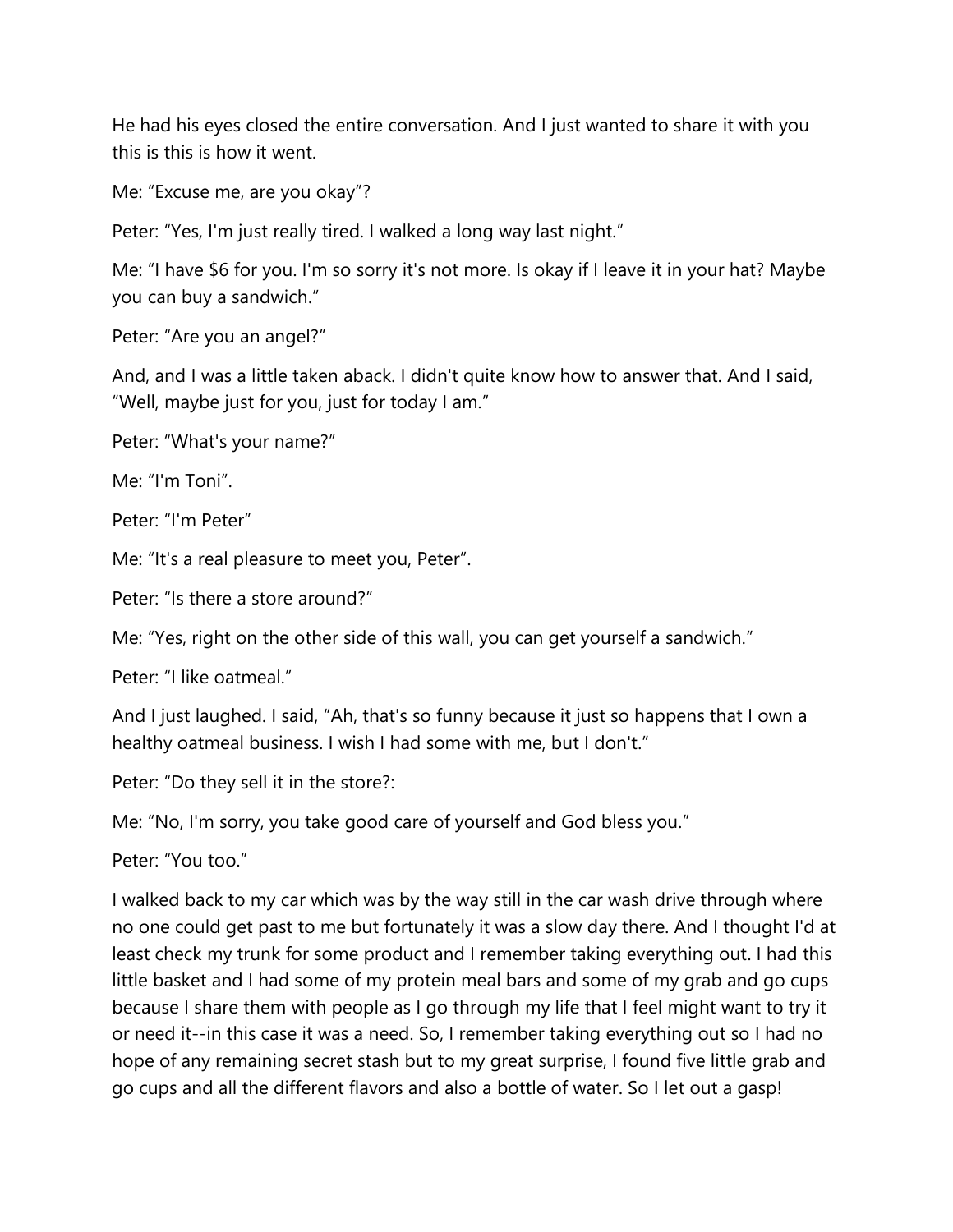Peter: "Are you hurt?"

Me: "No, I just found oatmeal for you! Here are five cups and some water." And I sat them down beside his hat with a \$6. in it.

"These are healthy, it'll make you feel good."

And I was just thinking about how hard it must be for him to get nutrition and also especially protein.

"It has lots of protein, you just add water from the store."

Peter: "God bless you."

Me: "Bless you too Peter."

So, I left in tears just wishing I could do more, but really happy to have been blessed to meet him. And as I was driving away, this woman drove up right next to me, and she rolled down her window and she had a little 10-year-old boy in the passenger seat sitting next to her. And she said, "I seen what you did." And I said, "What did you see?" And she said, "I saw you help that man, Bless you!"

Me: "Oh my goodness. Well, thank you so much."

And, of course then the tears started flowing even more. But this man was homeless, and this man was clean. This man was appreciative and he was gentle. And this man happened to be black. This man is my brother, and I love him.

I just feel like it's so important to share this story because that man is somebody's son, that man is somebody's brother. Maybe he's a parent. I don't know. I didn't ask him his situation. But every single life matters. I will tell you that right now. Get that in your heart. Please, if you don't already feel that way, probably you do, or this whole podcast series would not appeal to you. But Black Lives Matter. Homeless people matter. Every life matters. And this was a small act that took five minutes of my time. It probably gave him a few days' worth of meals, and it probably helped him out somewhat. Maybe I didn't change the outcome of his life. Maybe I didn't impact decisions that he might make or the future help that he might get. But I know I made a slight change. And I know that what I did is that I took the love in my heart. And I took a small period of time and I took the resources that were in my car that I think God placed there because I have no idea how those samples in that bottle of water got into my truck.

But I think about what if that day, what if I did something differently? What if I decided not to go to the carwash; it doesn't really matter? I'm not really driving anywhere